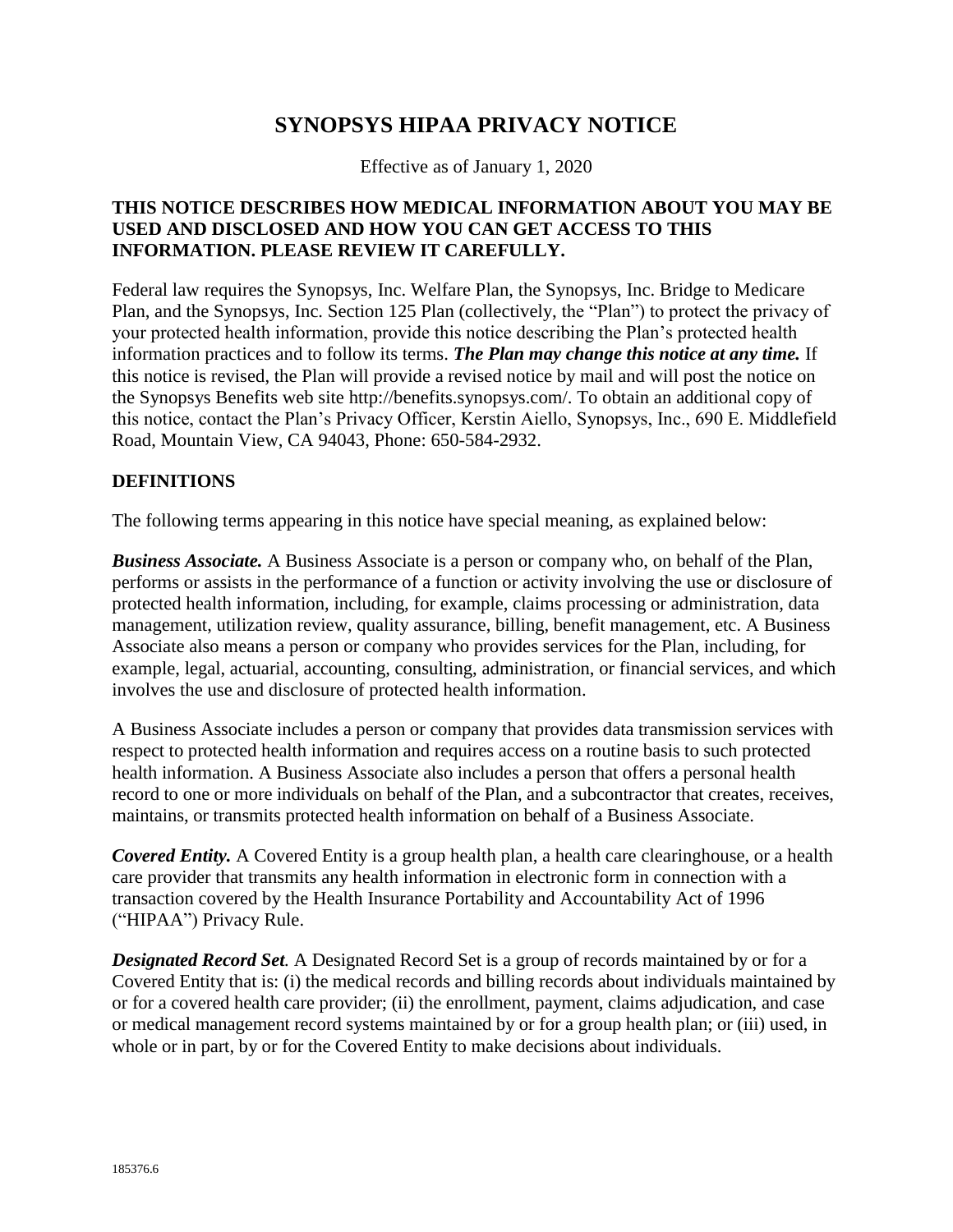### **WHAT IS PROTECTED HEALTH INFORMATION?**

Protected health information ("PHI") is individually identifiable health information that is maintained or transmitted by a Covered Entity, subject to some exceptions. Individually identifiable health information is health information: (i) that is created or received by a health care provider, group health plan, employer or health care clearinghouse; and (ii) that is related to your past, present or future physical or mental health or condition, the provision of health care to you, or payment for the provision of health care to you; and (iii) with respect to which there is a reasonable basis for believing that the information can be used to identify you. PHI does not include employment records held by Synopsys, Inc. in its role as an employer.

PHI includes genetic information within the meaning of the Genetic Information and Nondiscrimination Act of 2008 and its implementing regulations. Genetic information means: (i) information about an individual's genetic tests and the genetic tests of an individual's family members; (ii) information about the manifestation of a disease or disorder in an individual's family members (i.e. family medical history); (iii) an individual's request for, or receipt of, genetic services, or the participation in clinical research that includes genetic services by the individual or a family member of the individual; and (iv) the genetic information of a fetus carried by an individual or by a pregnant woman who is a family member of the individual and the genetic information of any embryo legally held by the individual or family member using an assisted reproductive technology. Note: HIPAA ceases to apply to the PHI of a decedent 50 years following the date of the decedent's death.

## **USE AND DISCLOSURE FOR TREATMENT, PAYMENT, OR HEALTH CARE OPERATIONS**

The Plan may use or disclose your PHI in order to provide you with treatment, to arrange for payment and for health care operations and may share your PHI with its service providers, your employer (as the Plan Sponsor) and with health care entities that provide you with Plan benefits. The Plan may also disclose your PHI to comply with certain laws.

### **USE AND DISCLOSURE WITH YOUR WRITTEN PERMISSION**

All other uses or disclosures of your PHI will be made only with your written permission. This includes the use or disclosure of psychotherapy notes, the use or disclosure of PHI for marketing purposes, and the use or disclosure of PHI which is a sale of PHI. Further, any other uses or disclosures of your PHI that are not described in this notice will be made only with your prior written authorization.

Once you give written permission for a use or disclosure, HIPAA will not protect this information and it may be re-disclosed. You may revoke any permission that you have given the Plan at any time in writing, but the Plan and other parties have a right to rely on your written permission until they receive written notice of your revocation.

# **YOUR RIGHTS TO YOUR HEALTH RECORDS**

You have a right to access, inspect, copy and amend your health records maintained by the Plan. You also have a right to receive an accounting of non-routine disclosures of your PHI and to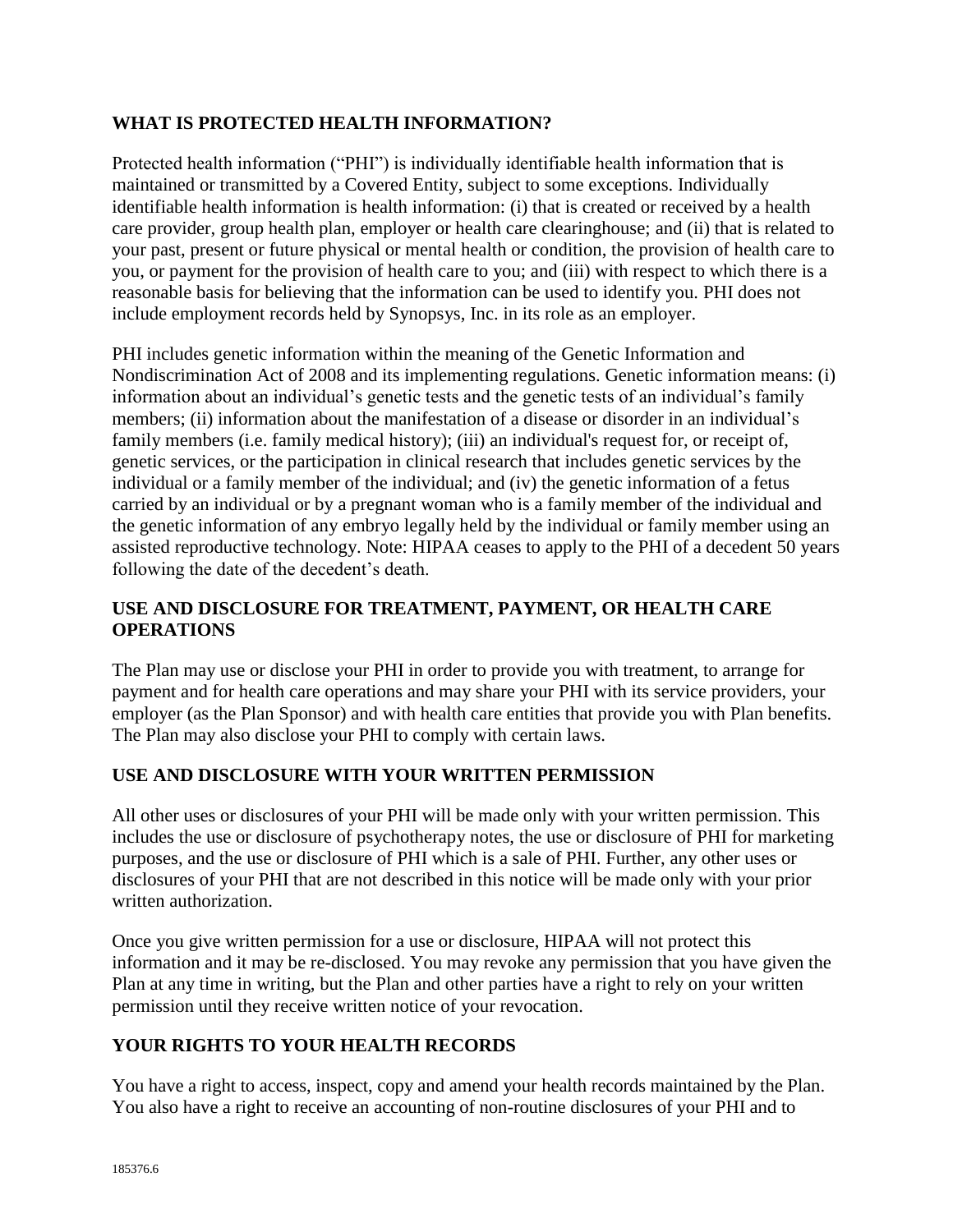request additional restrictions on the Plan's communication with you and on the use and disclosure of your PHI. Your insurance companies have given you privacy notices that explain these rights for insured benefits. To exercise these rights with respect to self-insured benefits, you should contact the following privacy contacts:

| <b>Type of Benefit</b>                                                                                     | <b>Contact</b>                                            | <b>Telephone</b><br><b>Number</b> | <b>Address</b>                                                     |
|------------------------------------------------------------------------------------------------------------|-----------------------------------------------------------|-----------------------------------|--------------------------------------------------------------------|
| Synopsys Self-<br><b>Funded Medical</b>                                                                    | UnitedHealthCare<br>Customer Service -<br>Privacy Officer | 866-351-6804                      | P.O. Box 30555<br>Salt Lake City, UT<br>84130                      |
| Dental                                                                                                     | Delta Dental Plan<br><b>Subscriber Services</b>           | 800-765-6003                      | P.O. Box 7736<br>San Francisco, CA<br>91420                        |
| <b>Health Care Reimbursement</b><br><b>Account and Limited Purpose</b><br><b>Health Care Reimbursement</b> | WageWorks                                                 | 1-866-476-6677                    | P.O. Box 34700<br>Louisville, KY 40232                             |
| Vision                                                                                                     | Vision Service Plan                                       | 800-877-7195                      | 333 Quality Drive,<br>Rancho Cordova, CA<br>95670                  |
| <b>Wellness Program</b>                                                                                    | Limeade                                                   | 888-830-9830                      | 10885 N.E. 4 <sup>th</sup> St., Suite<br>400 Bellevue, WA<br>98004 |
| Employee Assistance Program Lyra Health                                                                    |                                                           | 844-856-2213                      | 287 Lorton Avenue<br>Burlingame, CA 94010                          |

**IF YOU BELIEVE YOUR PRIVACY RIGHTS HAVE BEEN VIOLATED**, you may file a written complaint with the Plan's Privacy Officer or with the Office for Civil Rights of the U.S. Department of Health and Human Services. You can request a copy of the Plan's complaint procedure. All complaints must be submitted in writing. You will not be penalized, or in any other way retaliated against, for filing a complaint with the Office of Civil Rights or the Plan.

### **1. Statement of the Plan Duties**

The Plan understands that medical information about you and your health is personal and the Plan is committed to protecting health information. The Plan creates a record of health care claims reimbursed under the Plan for Plan administration purposes. This notice applies to all of the medical records maintained by the Plan. Your personal physician or health care provider may have different policies or notices regarding the physician's use and disclosure of medical information created in the doctor's office or clinic.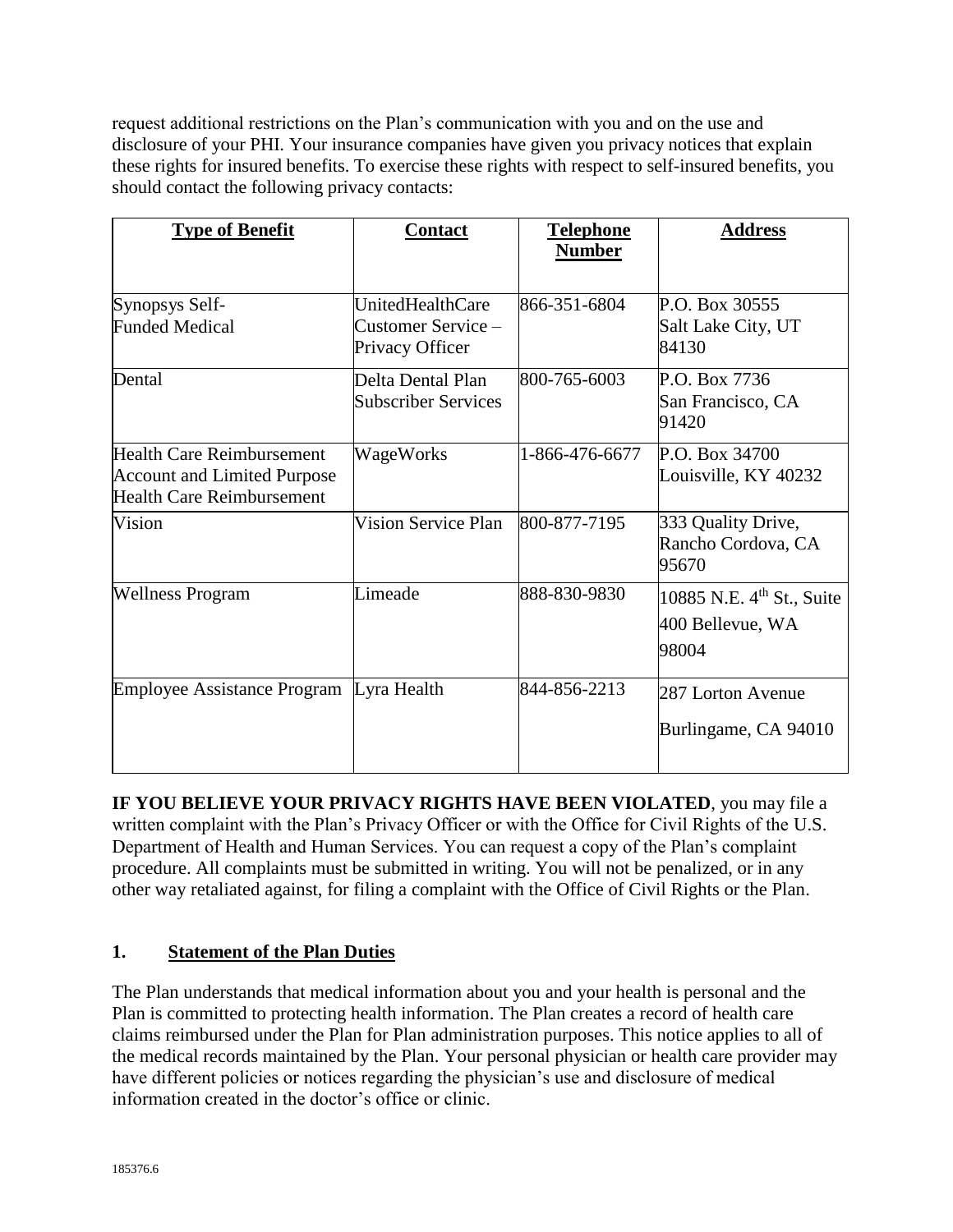The Plan does not sell information about you. The Plan does not share your information with anyone else for marketing purposes. Your PHI is only used to administer the Plan.

### **2. Permissible Uses and Disclosures of PHI**

This section describes when and how your personal PHI can be used:

*For Treatment:* The Plan may use and disclose your PHI without your permission to facilitate treatment or services by providers. The Plan may disclose PHI about you to providers, including doctors, nurses, technicians, medical students, pharmacists or other hospital personnel who are involved in your care. For example, the Plan may provide your PHI to a pharmacist to determine if a pending prescription would interfere with other prescriptions.

*For Payment:* The Plan may use and disclose your PHI without your permission to:

- Determine eligibility for Plan benefits;
- Determine treatment coverage;
- Reimburse you for the provision of health care;
- Facilitate payment for the treatment and services you received from health care providers, including claim submission for stop-loss insurance;
- Determine benefit responsibility under the Plan; or
- Coordinate Plan coverage with other applicable insurance coverage(s).

For example, the Plan may share your PHI with your health care provider when determining treatment coverage under the Plan. The Plan may share PHI with a utilization review or precertification service provider. The Plan may share medical information with another entity to assist with the adjudication or subrogation of health claims or with another health plan to coordinate benefit payments.

*For Health Care Operations:* The Plan may use and disclose your PHI without your permission for Plan operations necessary to run the Plan. The Plan may use PHI in connection with:

- Conducting quality assessment and improvement activities;
- Underwriting;
- Premium rating;
- Claim submission for stop-loss (or excess loss) insurance or reinsurance;
- Amending, replacing or adding benefits;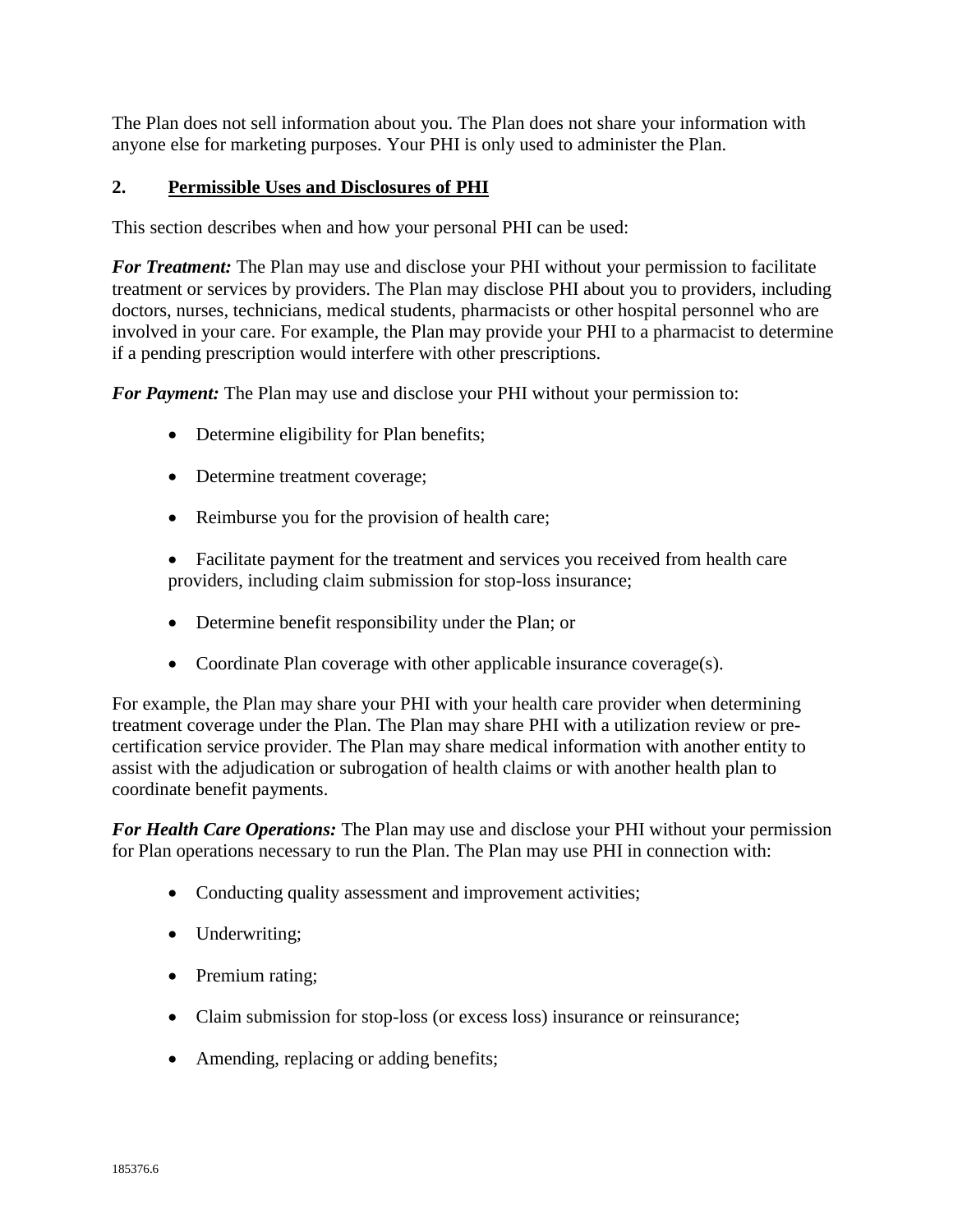- Conducting or arranging for medical review, legal services, audit services, fraud and abuse detection programs;
- General Plan administrative activities such as business planning, development, and cost management.

For example, the Plan may submit your PHI to external auditors or agencies to assess the quality of a health plan. The Plan may also submit your PHI to a stop-loss insurance carrier or to obtain pricing information.

*Health Plan Sponsor:* PHI will generally not be disclosed to your employer as the Plan Sponsor except information regarding enrollment in the Plan or enrollment in a specific benefit, such as the medical flexible spending account. Summary PHI may be used to shop for insurance or amend the Plan, but identifying information, such as your name or social security number, will not be included. Although the Plan does not anticipate giving any other PHI to your employer, if your employer needs information to administer the Plan, certain specified individuals known as privacy employees will be able to obtain the minimum amount of information needed to allow your employer to perform its administrative function. These privacy employees will not receive any PHI unless:

- The Plan document specifically allows them to receive this information,
- Your Employer certifies to follow Plan document provisions that protect the information, and
- The privacy employees receive training to ensure that they will protect the information as required by HIPAA.

*Disclosure to Business Associates:* Your PHI may be disclosed to Business Associate(s) that provide various services to help administer the Plan. Prior to disclosure, these entities must agree to protect your PHI.

*Disclosure of De-Identified Information:* The Plan may use or disclose de-identified information because such information is not PHI. The Privacy Official must approve any disclosure of de-identified information.

*PHI About Decedents:* The Plan is permitted to disclose a decedent's PHI to a family member, close personal friend, or any other person identified by the individual, who was involved in the decedent's care or payment of care, unless doing so is inconsistent with the individual's expressed preference (provided such preference is known to the Plan). The Plan will safeguard the PHI of a deceased individual in accordance with the HIPAA Privacy Rule for a period of fifty years following the individual's death.

*Organized Health Care Arrangement:* The Plan may share PHI as part of an organized health care arrangement to service your health-related business transactions. All health benefits, including medical, dental, vision, employee assistance and wellness are considered to be a part of the Plan. The Plan may share information with health insurance issuers, HMOs, or network providers as necessary to carry out treatment, payments, or health care operations among these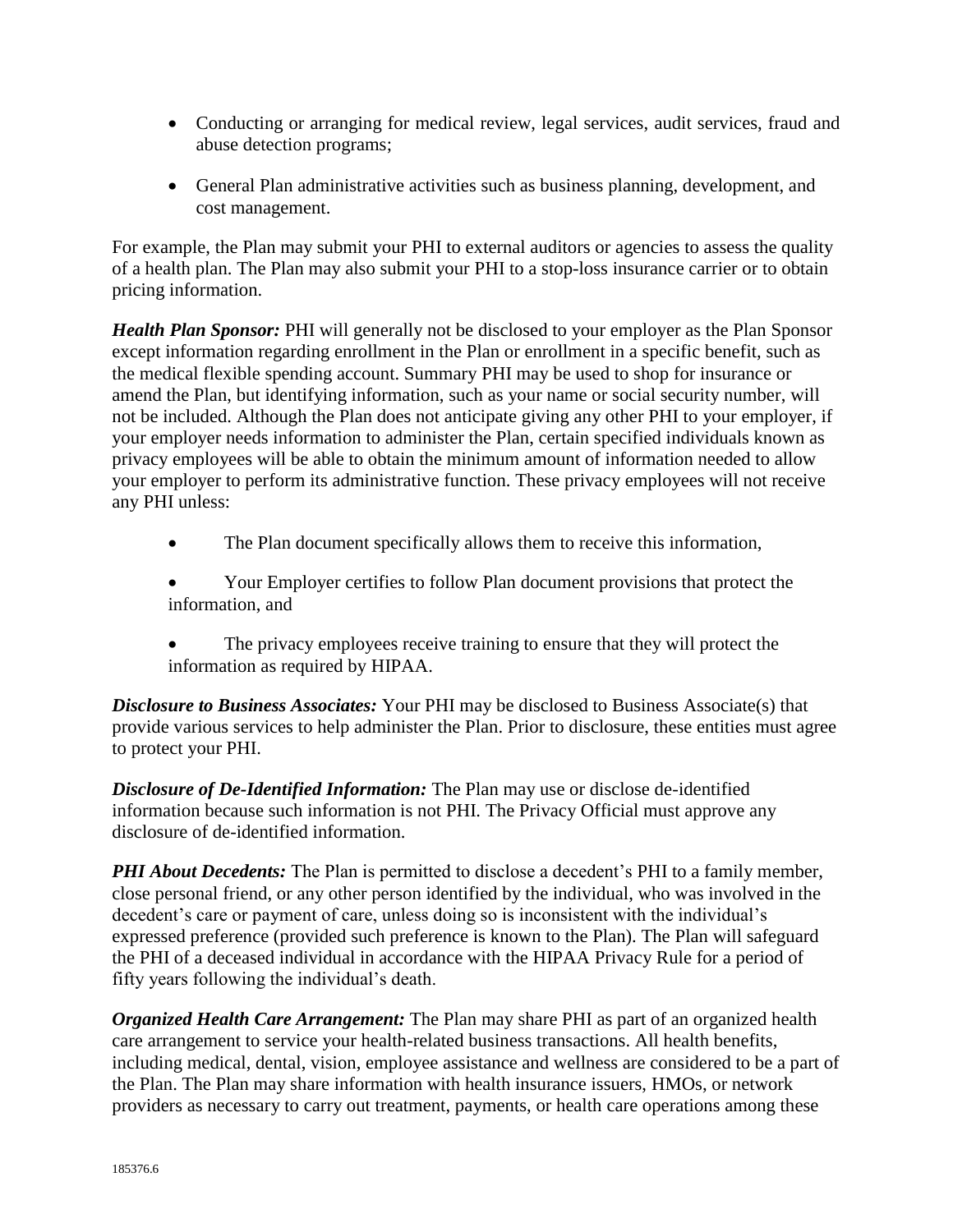entities. The Plan may also share information as necessary with operational units to provide administrative services, policy documentation, preparation and delivery, and claim processing.

# **3. Additional Permissible Uses and Disclosures of PHI**

*As Required By Law:* The Plan may use and disclose your PHI without your permission when required to do so by federal, state, or local law. For example, the Plan may disclose your PHI in response to a court order.

*Avert a Serious Threat to Health or Safety:* The Plan may use and disclose PHI about you when necessary to prevent a serious threat to your health and safety or the health and safety of the public or another person.

*Coroners, Medical Examiners, and Funeral Directors:* The Plan may disclose PHI to a coroner, medical examiner, or funeral director. This may be necessary to identify a deceased person or determine a cause of death.

*Health Oversight Agencies:* The Plan may disclose PHI to a health oversight agency for activities authorized by law.

*Inmates:* If you are an inmate of a correctional institution or under the custody of a law enforcement official, the Plan may disclose PHI about you to the correctional institution or law enforcement official if necessary for the institution to provide you with health care, to protect your health and safety or the health and safety of others or for the safety and security of the correctional institution.

*Law Enforcement:* The Plan may disclose PHI if asked to do so by law enforcement official(s):

- In response to a court order, subpoena, warrant, summons, or similar process;
- To identify or locate a suspect, fugitive, material witness, or missing person;
- Regarding the victim of a crime, if under certain limited circumstances, the Plan is unable to obtain the victim's agreement;
- Regarding a death that may be the result of criminal conduct;
- In emergency circumstances to report a crime, its location, the victim's or perpetrator's location, or the perpetrator's identity or description.

*Lawsuits and Disputes:* The Plan may disclose PHI about you in response to a court or administrative order. The Plan may disclose PHI about you in response to a subpoena, discovery request, or other lawful process by someone else involved in the dispute, but only after efforts have been made to tell you about the request or to obtain an order protecting the requested information.

*Military*: If you are a member of the armed forces, the Plan may release PHI about you as required by military command authorities.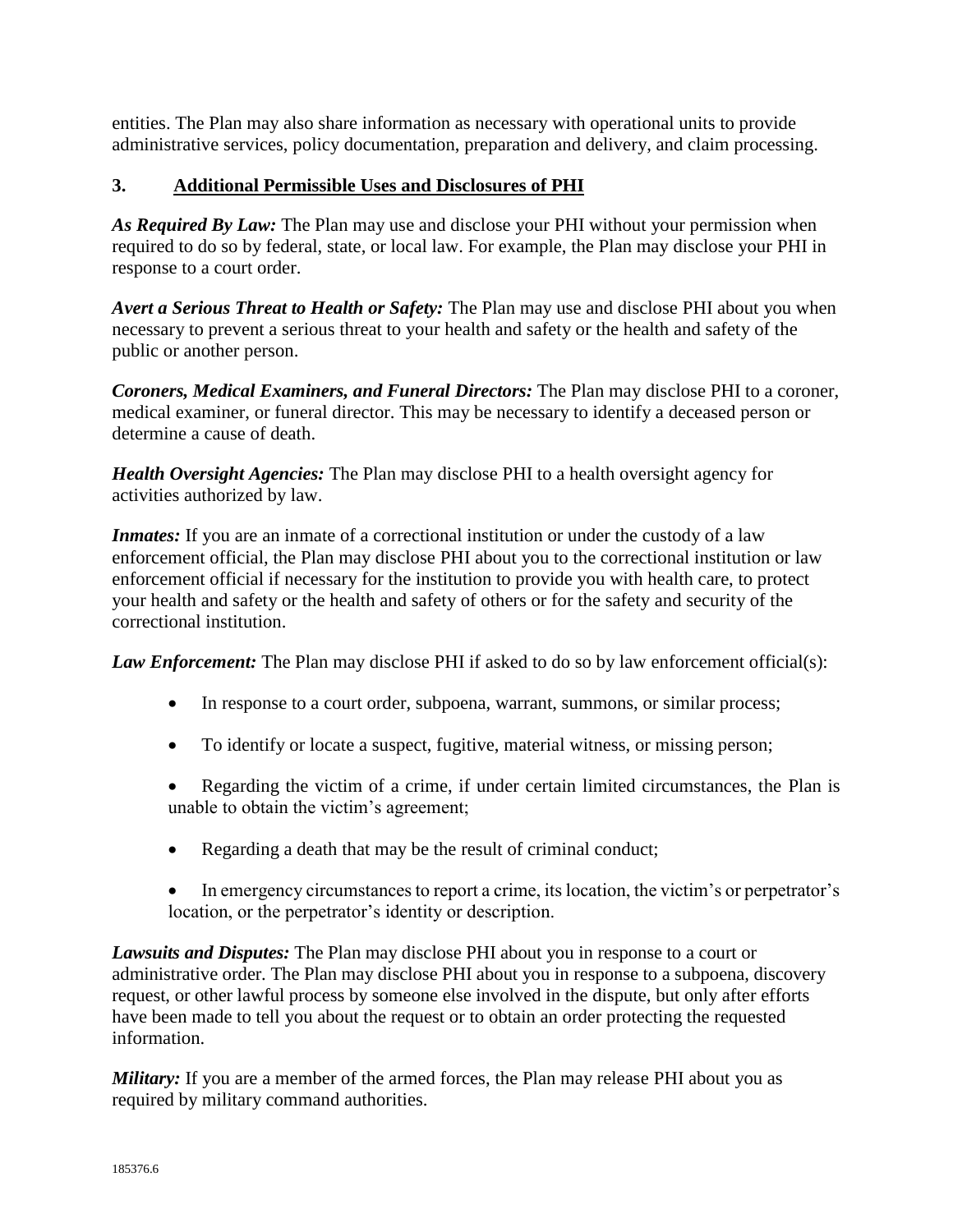*National Security and Intelligence Activities:* The Plan may disclose PHI about you to authorized federal officials for intelligence, counterintelligence, and other national security activities authorized by law.

*Organ and Tissue Donation:* If you are an organ donor, the Plan may release PHI to organizations that handle organ procurement, transplantation, or organ donation bank to facilitate organ or tissue donation and transplantations.

*Public Health Risks:* The Plan may disclose PHI about you for public health activities such as:

- Preventing or controlling disease, injury, or disability;
- Reporting births or deaths;
- Reporting child abuse or neglect;
- Reporting reactions to medications or problems with products;
- Notifying people of recalls of products;
- Notifying people who may have been exposed to a disease or may be at risk for contracting or spreading a disease or condition;
- Notifying the appropriate government authority if the Plan believes a patient has been the victim of abuse, neglect, or domestic violence. This disclosure will only be made if you agree or when required or as authorized by law.

*Workers' Compensation:* The Plan may release PHI about you to the extent necessary to comply with laws relating to workers' compensation or similar no-fault programs.

*Purposes To Which You Have Not Objected:* In limited circumstances, the Plan may use or disclose your PHI after you have been given an opportunity to object and you have not objected. For example, if you do not object, the Plan may use limited information about you to notify family members or any other person identified by you regarding issues directly related to such person's involvement with your care or payment for that care, or in emergency circumstances.

### **4. Your Rights Regarding PHI**

In addition to your right to know how the Plan may use and disclose your PHI, you have the following rights:

*Right to Access, Inspect and Copy***:** You have the right to access, inspect and copy your PHI that may be used to make decisions about your Plan benefits for as long as the Plan maintains the PHI. To request a copy of your PHI, submit a written request to the appropriate contact person identified on the first page of this notice*.* A fee may be charged for the copying, mailing, or other administrative costs associated with your request.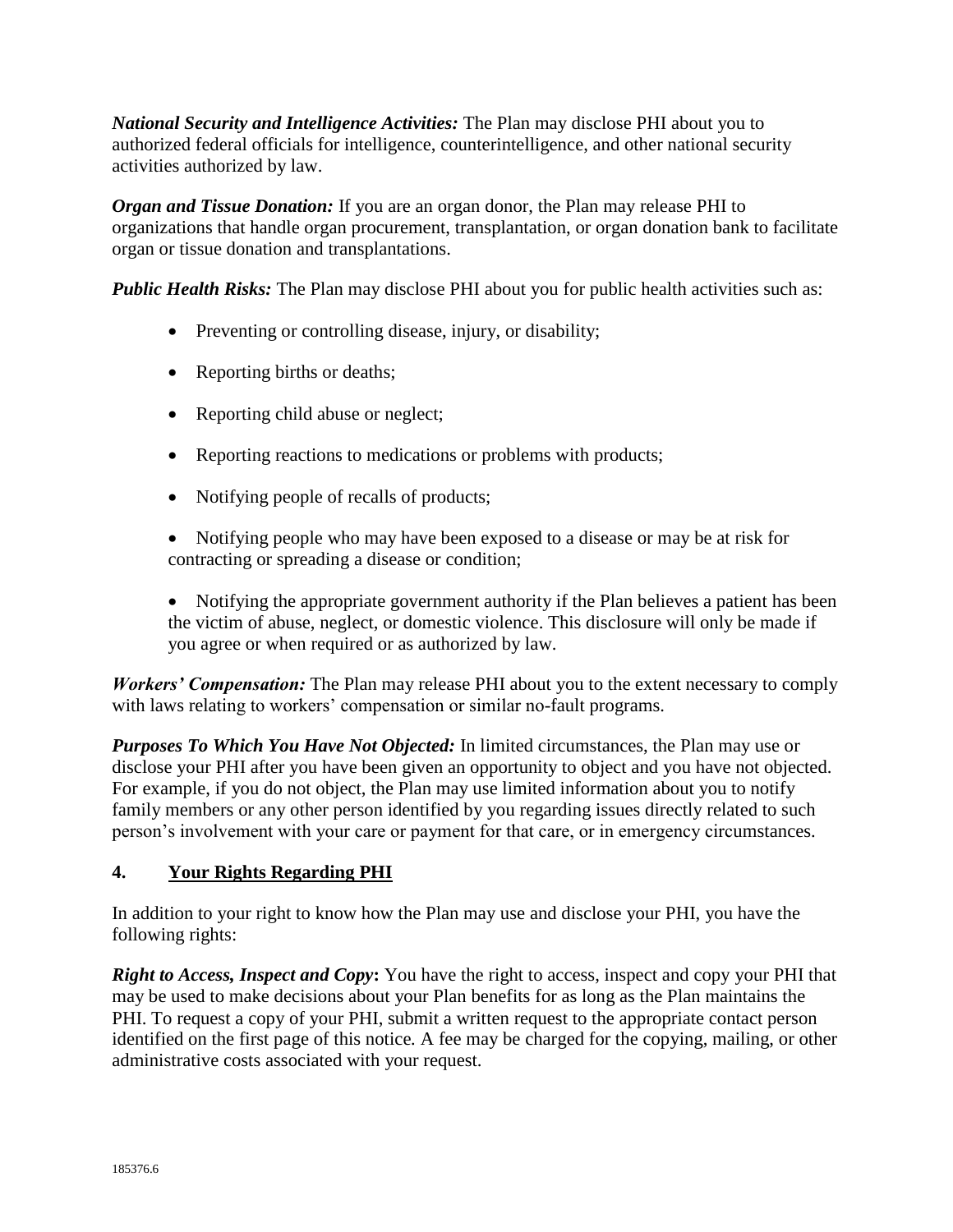*Right to Amend***:** As long as the Plan keeps PHI that may be used to make decisions about your Plan benefits, you have the right to request an amendment of incorrect or incomplete PHI about you. To request an amendment, submit a request form and documentation supporting your request to the appropriate contact person identified on the first page of this notice. The Plan may deny your request if it is not in writing, does not include support for the request, or requests to amend information that is accurate and complete or was not created by the Plan (unless the creating entity is no longer available to make the amendment).

*Right to an Accounting of Disclosures***:** You have the right to request an accounting of your PHI disclosures made for purposes other than activities related to treatment, payment, or other health care operations made by the Plan or its business associates. The accounting of disclosures will also not include:

- Disclosures to individuals regarding their own PHI;
- Disclosures incident to an otherwise permitted use or disclosure;
- Disclosures pursuant to an authorization;
- Disclosures for purposes of creation of a facility directory to persons involved in the patient's care or other notification purposes;
- Disclosures for specific national security or intelligence purposes;
- Disclosures to correctional institutions or law enforcement when the disclosure was permitted without authorization;
- Disclosures made as part of a limited data set.

To request an accounting of disclosures, submit a request in writing to the appropriate contact person identified on the first page of this notice. Your request must state a time period of six years or less, beginning after April 14, 2003. If you request more than one accounting in a 12 month period, you may be notified that a charge will apply. You may choose to withdraw or modify your request prior to incurring costs.

*Right to Request Restrictions on Uses and Disclosures***:** You have the right to request a restriction or limitation on the PHI the Plan uses or discloses about you for treatment, payment, or health care operations. You also have the right to request a limit on the PHI the Plan discloses about you to someone who is involved in your care or the payment for your care, such as a family member, but the Plan is not required to comply with your request.

To request restrictions, deliver your written request to the appropriate contact person identified on the first page of this notice detailing the information you want to limit; to whom the limit would apply; and whether you want the limit to apply to the Plan's use, disclosure, or both.

*Right to Request Confidential Communications:* If disclosure (all or in part) could endanger you, you have the right to request that the Plan communicate with you about health matters in a